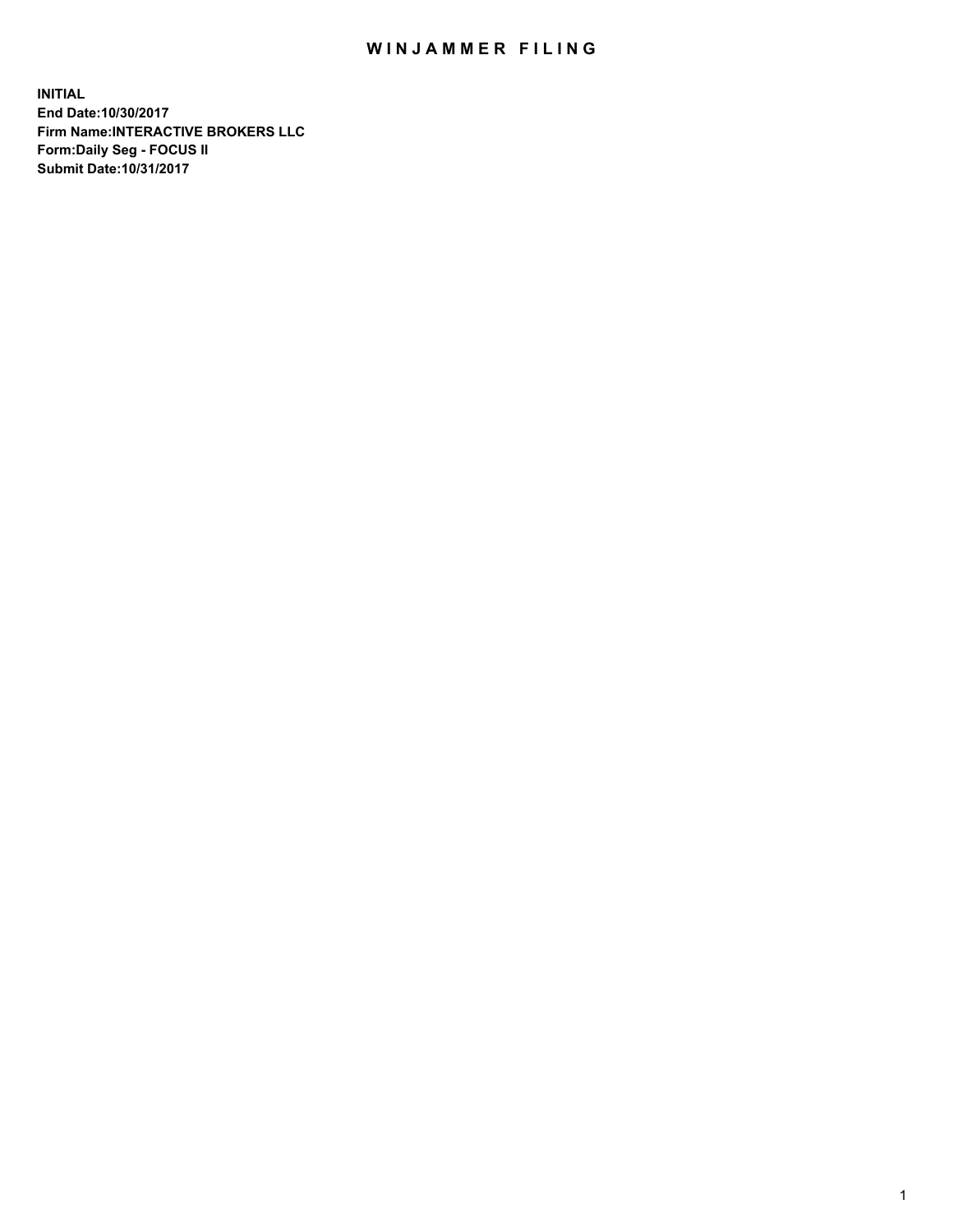## **INITIAL End Date:10/30/2017 Firm Name:INTERACTIVE BROKERS LLC Form:Daily Seg - FOCUS II Submit Date:10/31/2017 Daily Segregation - Cover Page**

| Name of Company<br><b>Contact Name</b><br><b>Contact Phone Number</b><br><b>Contact Email Address</b>                                                                                                                                                                                                                          | <b>INTERACTIVE BROKERS LLC</b><br><b>James Menicucci</b><br>203-618-8085<br>jmenicucci@interactivebrokers.c<br>om |
|--------------------------------------------------------------------------------------------------------------------------------------------------------------------------------------------------------------------------------------------------------------------------------------------------------------------------------|-------------------------------------------------------------------------------------------------------------------|
| FCM's Customer Segregated Funds Residual Interest Target (choose one):<br>a. Minimum dollar amount: ; or<br>b. Minimum percentage of customer segregated funds required:%; or<br>c. Dollar amount range between: and; or<br>d. Percentage range of customer segregated funds required between:% and%.                          | $\overline{\mathbf{0}}$<br>0<br>155,000,000 245,000,000<br>00                                                     |
| FCM's Customer Secured Amount Funds Residual Interest Target (choose one):<br>a. Minimum dollar amount: ; or<br>b. Minimum percentage of customer secured funds required:%; or<br>c. Dollar amount range between: and; or<br>d. Percentage range of customer secured funds required between: % and %.                          | $\overline{\mathbf{0}}$<br>0<br>80,000,000 120,000,000<br>0 <sub>0</sub>                                          |
| FCM's Cleared Swaps Customer Collateral Residual Interest Target (choose one):<br>a. Minimum dollar amount: ; or<br>b. Minimum percentage of cleared swaps customer collateral required:% ; or<br>c. Dollar amount range between: and; or<br>d. Percentage range of cleared swaps customer collateral required between:% and%. | $\overline{\mathbf{0}}$<br>$\overline{\mathbf{0}}$<br>0 <sub>0</sub><br><u>00</u>                                 |

Attach supporting documents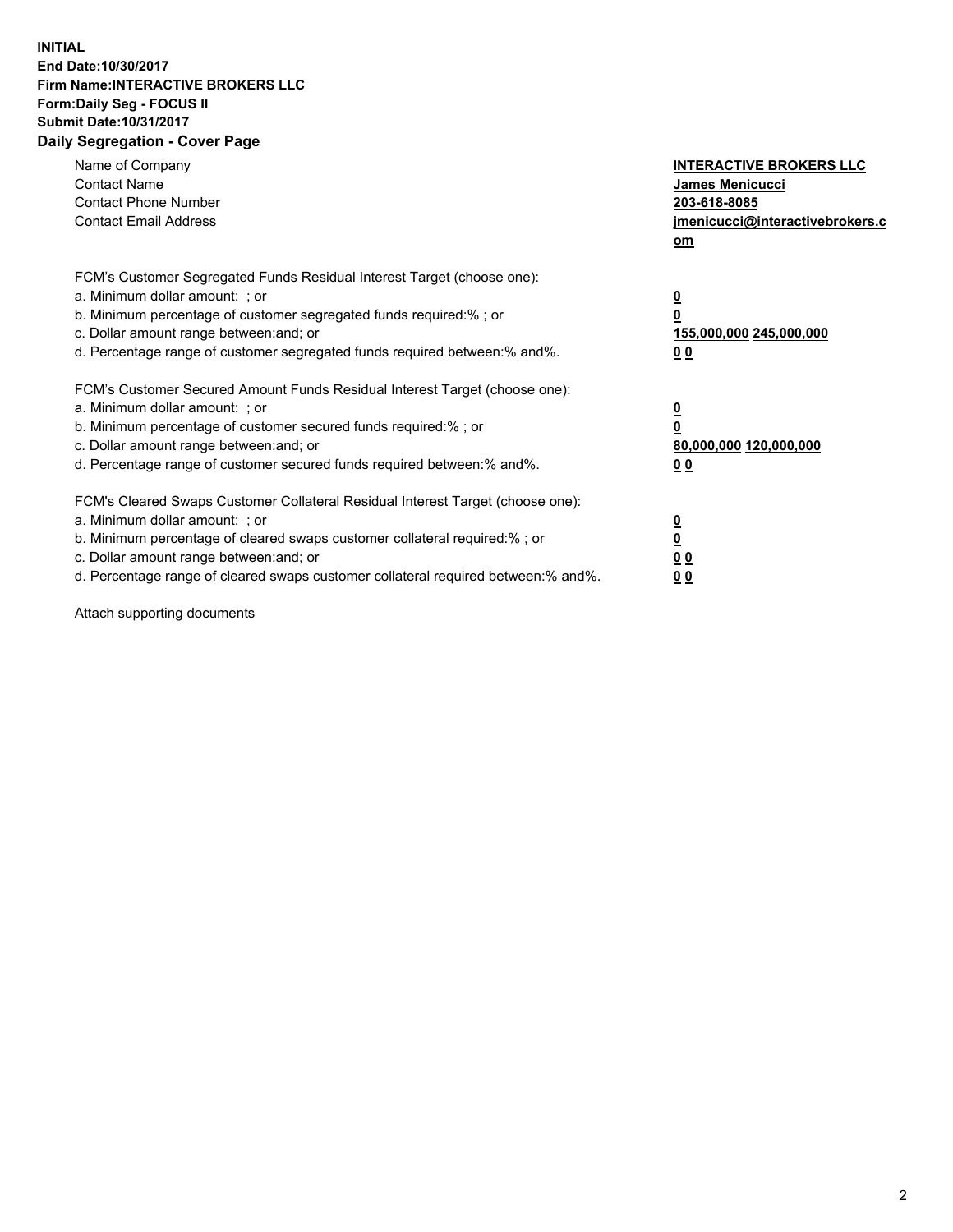## **INITIAL End Date:10/30/2017 Firm Name:INTERACTIVE BROKERS LLC Form:Daily Seg - FOCUS II Submit Date:10/31/2017 Daily Segregation - Secured Amounts**

|     | Daily Jegregation - Jeculed Aniounts                                                                       |                                  |
|-----|------------------------------------------------------------------------------------------------------------|----------------------------------|
|     | Foreign Futures and Foreign Options Secured Amounts                                                        |                                  |
|     | Amount required to be set aside pursuant to law, rule or regulation of a foreign                           | $0$ [7305]                       |
|     | government or a rule of a self-regulatory organization authorized thereunder                               |                                  |
| 1.  | Net ledger balance - Foreign Futures and Foreign Option Trading - All Customers                            |                                  |
|     | A. Cash                                                                                                    | 428,530,390 [7315]               |
|     | B. Securities (at market)                                                                                  | 0 [7317]                         |
| 2.  | Net unrealized profit (loss) in open futures contracts traded on a foreign board of trade                  | 8,037,038 [7325]                 |
| 3.  | Exchange traded options                                                                                    |                                  |
|     | a. Market value of open option contracts purchased on a foreign board of trade                             | 22,665 [7335]                    |
|     | b. Market value of open contracts granted (sold) on a foreign board of trade                               | 42,774 [7337]                    |
| 4.  | Net equity (deficit) (add lines 1.2. and 3.)                                                               | 436,547,319 [7345]               |
| 5.  | Account liquidating to a deficit and account with a debit balances - gross amount                          | 3,013 [7351]                     |
|     | Less: amount offset by customer owned securities                                                           | 0 [7352] 3,013 [7354]            |
| 6.  | Amount required to be set aside as the secured amount - Net Liquidating Equity                             | 436,550,332 [7355]               |
|     | Method (add lines 4 and 5)                                                                                 |                                  |
| 7.  | Greater of amount required to be set aside pursuant to foreign jurisdiction (above) or line                | 436,550,332 [7360]               |
|     | 6.                                                                                                         |                                  |
|     | FUNDS DEPOSITED IN SEPARATE REGULATION 30.7 ACCOUNTS                                                       |                                  |
| 1.  | Cash in banks                                                                                              |                                  |
|     | A. Banks located in the United States                                                                      | 130,938,224 [7500]               |
|     | B. Other banks qualified under Regulation 30.7                                                             | 0 [7520] 130,938,224 [7530]      |
| 2.  | Securities                                                                                                 |                                  |
|     | A. In safekeeping with banks located in the United States                                                  | 343,660,690 [7540]               |
|     | B. In safekeeping with other banks qualified under Regulation 30.7                                         | 0 [7560] 343,660,690 [7570]      |
| 3.  | Equities with registered futures commission merchants                                                      |                                  |
|     | A. Cash                                                                                                    | $0$ [7580]                       |
|     | <b>B.</b> Securities                                                                                       | $0$ [7590]                       |
|     | C. Unrealized gain (loss) on open futures contracts                                                        | $0$ [7600]                       |
|     | D. Value of long option contracts                                                                          | $0$ [7610]                       |
|     | E. Value of short option contracts                                                                         | 0 [7615] 0 [7620]                |
| 4.  | Amounts held by clearing organizations of foreign boards of trade                                          |                                  |
|     | A. Cash                                                                                                    | $0$ [7640]                       |
|     | <b>B.</b> Securities                                                                                       | $0$ [7650]                       |
|     | C. Amount due to (from) clearing organization - daily variation                                            | $0$ [7660]                       |
|     | D. Value of long option contracts                                                                          | $0$ [7670]                       |
|     | E. Value of short option contracts                                                                         | 0 [7675] 0 [7680]                |
| 5.  | Amounts held by members of foreign boards of trade                                                         |                                  |
|     | A. Cash                                                                                                    | 90,819,229 [7700]                |
|     | <b>B.</b> Securities                                                                                       | $0$ [7710]                       |
|     | C. Unrealized gain (loss) on open futures contracts                                                        | 1,862,743 [7720]                 |
|     | D. Value of long option contracts                                                                          | 22,665 [7730]                    |
|     | E. Value of short option contracts                                                                         | -42,774 [7735] 92,661,863 [7740] |
| 6.  | Amounts with other depositories designated by a foreign board of trade                                     | 0 [7760]                         |
| 7.  | Segregated funds on hand                                                                                   | $0$ [7765]                       |
| 8.  | Total funds in separate section 30.7 accounts                                                              | 567,260,777 [7770]               |
| 9.  | Excess (deficiency) Set Aside for Secured Amount (subtract line 7 Secured Statement<br>Page 1 from Line 8) | 130,710,445 [7380]               |
| 10. | Management Target Amount for Excess funds in separate section 30.7 accounts                                | 80,000,000 [7780]                |
| 11. | Excess (deficiency) funds in separate 30.7 accounts over (under) Management Target                         | 50,710,445 [7785]                |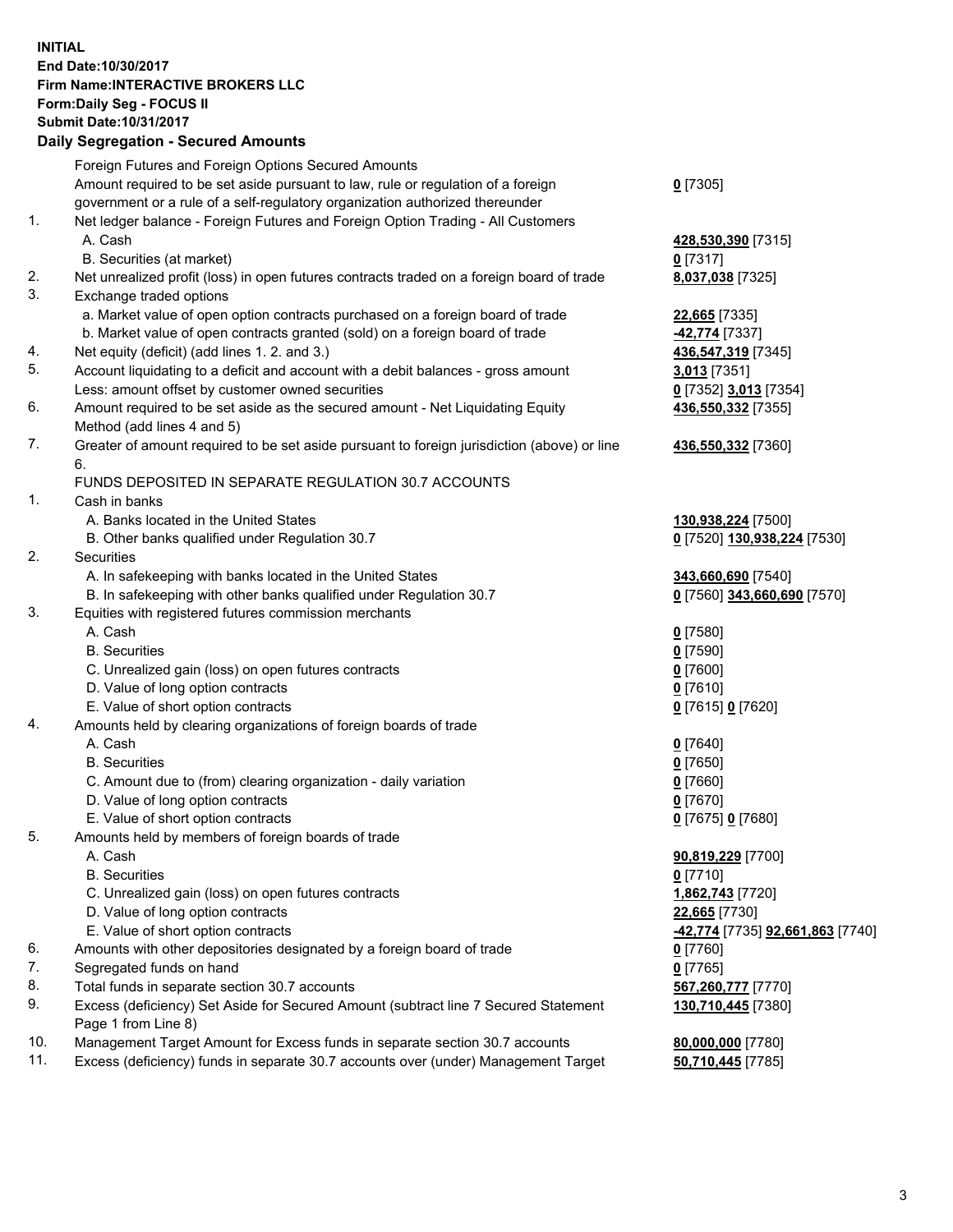**INITIAL End Date:10/30/2017 Firm Name:INTERACTIVE BROKERS LLC Form:Daily Seg - FOCUS II Submit Date:10/31/2017 Daily Segregation - Segregation Statement** SEGREGATION REQUIREMENTS(Section 4d(2) of the CEAct) 1. Net ledger balance A. Cash **4,720,150,795** [7010] B. Securities (at market) **0** [7020] 2. Net unrealized profit (loss) in open futures contracts traded on a contract market **-118,134,354** [7030] 3. Exchange traded options A. Add market value of open option contracts purchased on a contract market **125,848,421** [7032] B. Deduct market value of open option contracts granted (sold) on a contract market **-240,030,159** [7033] 4. Net equity (deficit) (add lines 1, 2 and 3) **4,487,834,703** [7040] 5. Accounts liquidating to a deficit and accounts with debit balances - gross amount **207,487** [7045] Less: amount offset by customer securities **0** [7047] **207,487** [7050] 6. Amount required to be segregated (add lines 4 and 5) **4,488,042,190** [7060] FUNDS IN SEGREGATED ACCOUNTS 7. Deposited in segregated funds bank accounts A. Cash **1,143,133,359** [7070] B. Securities representing investments of customers' funds (at market) **2,299,386,820** [7080] C. Securities held for particular customers or option customers in lieu of cash (at market) **0** [7090] 8. Margins on deposit with derivatives clearing organizations of contract markets A. Cash **17,671,250** [7100] B. Securities representing investments of customers' funds (at market) **1,368,814,790** [7110] C. Securities held for particular customers or option customers in lieu of cash (at market) **0** [7120] 9. Net settlement from (to) derivatives clearing organizations of contract markets **11,215,213** [7130] 10. Exchange traded options A. Value of open long option contracts **125,774,475** [7132] B. Value of open short option contracts **-239,940,993** [7133] 11. Net equities with other FCMs A. Net liquidating equity **0** [7140] B. Securities representing investments of customers' funds (at market) **0** [7160] C. Securities held for particular customers or option customers in lieu of cash (at market) **0** [7170] 12. Segregated funds on hand **0** [7150] 13. Total amount in segregation (add lines 7 through 12) **4,726,054,914** [7180] 14. Excess (deficiency) funds in segregation (subtract line 6 from line 13) **238,012,724** [7190] 15. Management Target Amount for Excess funds in segregation **155,000,000** [7194] **83,012,724** [7198]

16. Excess (deficiency) funds in segregation over (under) Management Target Amount Excess